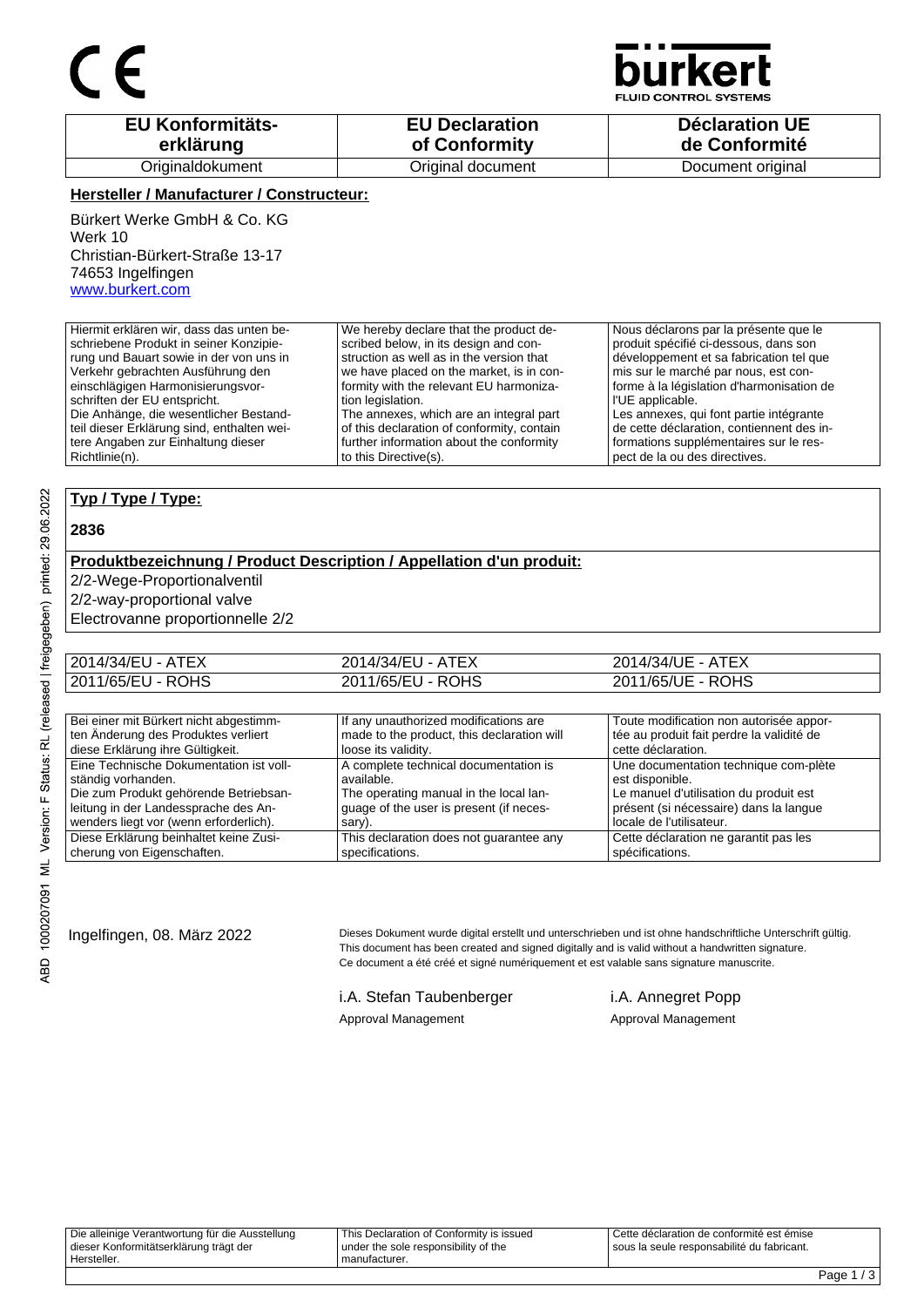



| <b>Anhang ATEX zur</b><br>EU Konformitätserklärung                                           | <b>Annex ATEX for</b><br><b>EU Declaration of Conformity</b>                                            | Annexe ATEX à la<br><b>Déclaration UE de</b>                                       |
|----------------------------------------------------------------------------------------------|---------------------------------------------------------------------------------------------------------|------------------------------------------------------------------------------------|
| Originaldokument                                                                             | Original document                                                                                       | Document original                                                                  |
|                                                                                              |                                                                                                         |                                                                                    |
| 2014/34/EU - ATEX                                                                            | 2014/34/EU - ATEX                                                                                       | 2014/34/UE - ATEX                                                                  |
|                                                                                              | Reference in the Official Journal of the EU: L 96 dated 29.3.2014                                       |                                                                                    |
| Typ / Type / Type (Geräteschlüssel / product specification key / clé de produit):            |                                                                                                         |                                                                                    |
|                                                                                              |                                                                                                         |                                                                                    |
| 2836-*-****-** <sub>-</sub> ** <sub>-</sub> ***** <sub>-</sub> ***/** <sub>-</sub> **<br>(1) |                                                                                                         |                                                                                    |
| Variabler Code / Variable code / Variable Code:<br>(1)                                       |                                                                                                         |                                                                                    |
|                                                                                              | Gilt nur in Verbindung mit / Only valid in combination with / Est uniquement valable en lien avec: PX03 |                                                                                    |
|                                                                                              |                                                                                                         |                                                                                    |
|                                                                                              |                                                                                                         |                                                                                    |
| Der oben beschriebene Gegenstand der                                                         | The object of the declaration described                                                                 | L'objet de la déclaration décrit ci-dessus                                         |
| Erklärung erfüllt die Vorschriften der                                                       | above is in conformity with Directive                                                                   | est conforme à la directive 2014/34/UE                                             |
| Richtlinie 2014/34/EU des Europäischen                                                       | 2014/34/EU of the European Parliament                                                                   | du Parlement européen et du Conseil du                                             |
| Parlaments und des Rates vom 26. Februar<br>2014 zur Harmonisierung der                      | and of the Council of 26 February 2014<br>on the harmonisation of the laws of the                       | 26 février 2014 relative à l'harmonisation<br>des législations des États membres   |
| Rechtsvorschriften der Mitgliedstaaten                                                       |                                                                                                         |                                                                                    |
| für Geräte und Schutzsysteme zur be-                                                         | Member States relating to equipment<br>and protective systems intended for use                          | concernant les appareils et les systèmes<br>de protection destinés à être utilisés |
| stimmungsgemäßen Verwendung in ex-                                                           | in potentially explosive atmospheres.                                                                   | en atmosphères explosibles.                                                        |
| plosionsgefährdeten Bereichen.                                                               |                                                                                                         |                                                                                    |
| Nur gültig in Verbindung mit der EX-                                                         | Only valid in combination with the                                                                      | Uniquement valable en liaison avec le                                              |
| Kennzeichnung des Gerätes!                                                                   | EX-marking of the equipment!                                                                            | marquage EX de l'appareil!                                                         |
| Das Gerät kann eingesetzt werden ge-                                                         | The device can be used in accordance                                                                    | Le dispositif peut être utilisé conformé-                                          |
| mäß den auf dem Typschild und in der                                                         | with the data given on the nameplate                                                                    | ment aux indications de la plaque signa-                                           |
| Betriebsanleitung angegebenen Daten.                                                         | and in the operating instructions.                                                                      | létique et dans la notice d'utilisation.                                           |
| Die Schutzziele der Niederspannungs-                                                         | The protection objectives of the low                                                                    | Les objectifs de sécurité de la Directive                                          |
| richtlinie 2014/35/EU wurden eingehal-                                                       | Voltage Directive 2014/35/EU are com-                                                                   | Basse Tension 2014/35/UE ont été ob-                                               |
| ten.                                                                                         | plied with.                                                                                             | servés.                                                                            |
|                                                                                              |                                                                                                         |                                                                                    |
| Für die Bewertung wurden folgende                                                            | For evaluation of the conformity, the                                                                   | Pour l'évaluation de la conformité, les                                            |
| Normen herangezogen (wenn anwend-                                                            | following standards were consulted                                                                      | normes suivantes ont été utilisées (le                                             |
| bar):                                                                                        | (if applicable):                                                                                        | cas échéant):                                                                      |
|                                                                                              |                                                                                                         |                                                                                    |
| EN 60079-15:2010, EN 60079-31:2014, EN IEC 60079-0:2018                                      |                                                                                                         |                                                                                    |

| Die Sicherheits- und Einbauhinweise     | The instructions for safety and      | Les consignes de sécurité et d'installation |  |
|-----------------------------------------|--------------------------------------|---------------------------------------------|--|
| der mitgelieferten Produktdokumentation | installation of the enclosed product | décrites dans la documentation fournie      |  |
| ' sind zu beachten                      | I documentation have to be observed. | avec le produit doivent être respectées.    |  |
|                                         |                                      |                                             |  |